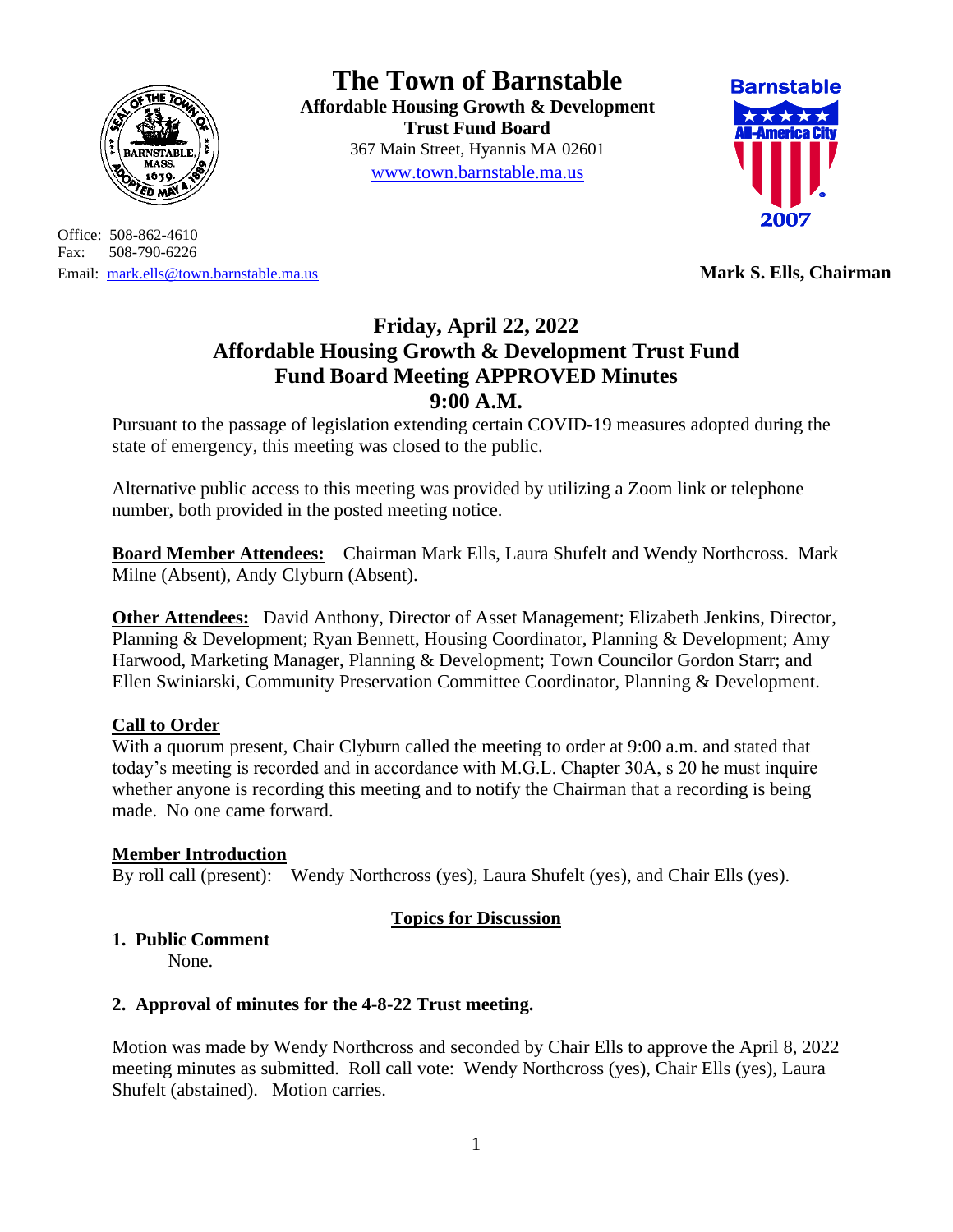### **3. Update on the search to fill the Trust administrator position.**

Elizabeth Jenkins reported that a candidate has been offered the Trust administrator position but not yet accepted. She said that in the event that the position required reposting, Ryan Bennett and Elizabeth would provide support for the Trust during the interim.

#### **4. Presentation by Laura Shufelt on municipal housing trusts in Massachusetts that have acquired and disposed of land for the development of affordable/community housing.**

Laura Shufelt narrated the PowerPoint presentation she prepared for the Trust that provided three examples of successful affordable housing projects that were initiated by the municipal purchase of the land on Cape Cod:

- Melpet Farm Dennis Project Completed 2013
	- o \$800,000 general fund land purchase by Town of Dennis
	- o Half of the 12 acres was preserved for conservation/agriculture.
	- o Other half of the acreage was awarded to Preservation of Affordable Housing (POAH) and Housing Assistance Corporation (HAC) through the RFP process.
	- o The site plan depicting walking paths, green space and on street parking and explained the breakdown of the Pro Forma showing a total cost of \$10,631,773 using several funding sources including \$470,000 in CPA funds. Laura noted that for this \$10,631,773 project, there is only \$1 million in debt.
	- o RESULT: 27 Units of net zero affordable rental housing for families.
- Little Pond Place, Falmouth Project Completed 2020
	- o Town of Falmouth purchased the land with Community Housing and Open Space Community Preservation Act (CPA) funds.
	- o Large portion of wetland was preserved as open space fronting on Little Pond, the balance of the acreage that was upland was designated for Community Housing.
	- o After site was put on hold awaiting availability of sewer, the Falmouth Housing Corp. and Affirmative Investments were awarded the project through the RFP process.
	- o The site plan depicted multifamily and a community building; a breakdown of the Pro Forma was explained showing a total cost of \$14,785,464 including \$750,000 Falmouth Trust (CPA) funds.
	- o RESULT: 39 affordable family rental apartments with 1 manager's apartment.
- Millstone Rd. Housing, Brewster Project Underway
	- o Town of Brewster purchased land with CPA funds allowing the adjacent landlocked town-owned parcel to be used for affordable housing.
	- o Board of Selectmen gave control of the land to the Trust to issue an RFP for a maximum of 90 bedrooms.
	- o The site plan, multifamily building types and Projected Pro Forma was reviewed showing a total cost of \$22,443,280 including \$300,000 in CPA funds. Laura explained that an onsite wastewater treatment plant would be required if the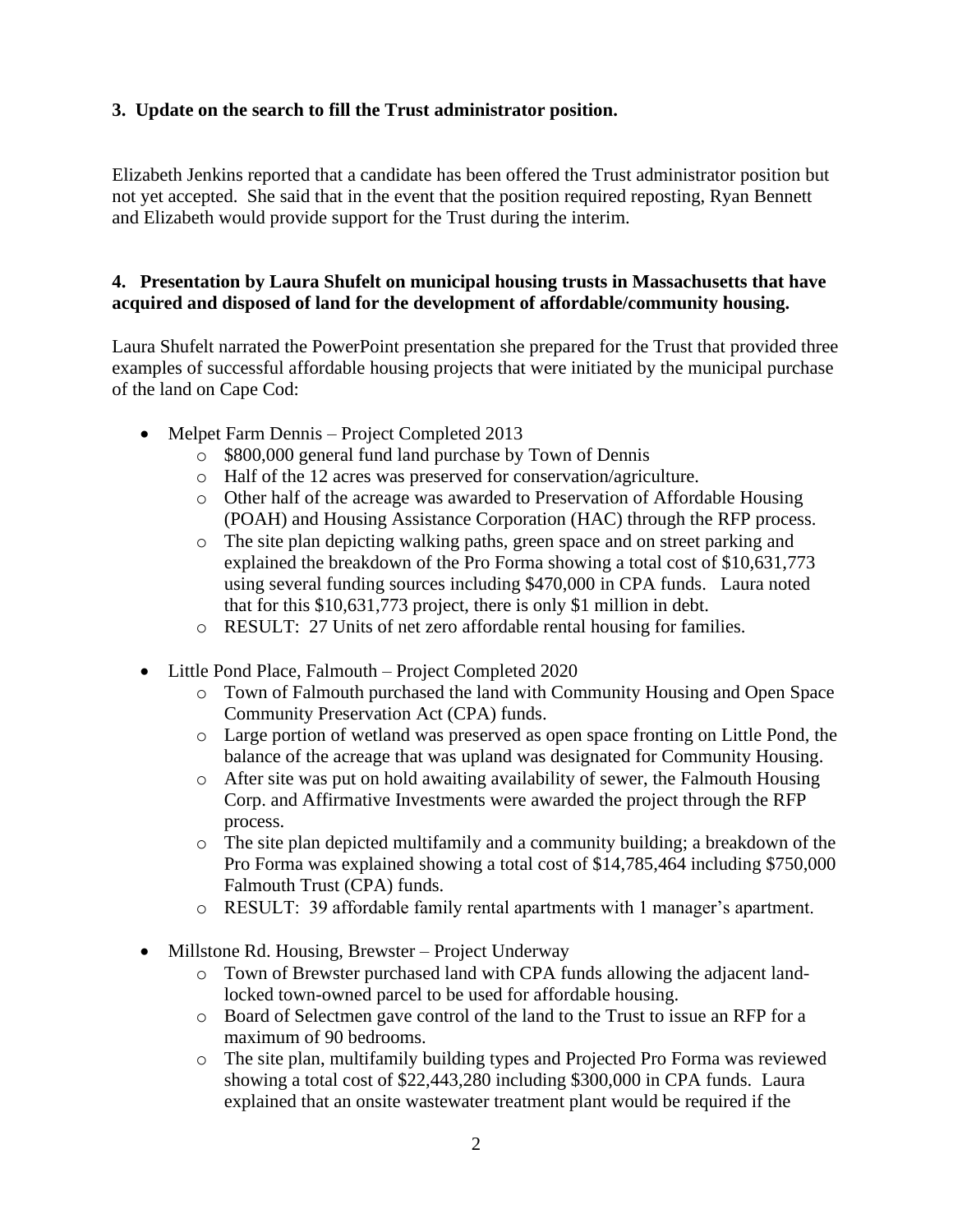project exceeded 90 bedrooms, the cost of which would need to be supported by the creation of 125 units or more. She shared that the project had been receiving abutter opposition.

o RESULT: Project was awarded to POAH and HAC in March, 2022 for the construction of 45 community rental housing units.

Laura noted the cost per unit having increased \$100,000-130,000 per unit from the Dennis 2013 project to the projected costs of the Brewster project underway.

Laura explained that the tax credits that were a part of each example project are competitive and distributed usually in two rounds by the Department of Community and Housing Development (DHCD). Federal tax credits are allocated annually per capita for each state and developers typically are aware of the availability of tax credits as this is the only way to feasibly fund an affordable housing project. She explained that the state allocates tax credits to a project with the developer having an agreement with investors. It is the investors that receive the tax credits, by paying a certain amount on the dollar for the tax credits which they receive for 10 years. She said that for \$1M in federal tax credits the rate is usually 98 cents on the dollar, most becoming available during construction with a little bit at closing and whoever the investor is gets the tax credits for 10 years. She said that the investors also claim all the paper losses. Laura said that the state tax credits raise about 80 cents on the dollar because it is a five year tax credit not 10 years, and it is available for any project over 30 units capping out at 60-70 units when if over it is phased.

Laura explained that Little Pond in Falmouth and Millstone in Brewster were and will be permitted through a 40B, however Melpet Farm in Dennis used a town-wide overlay district for affordable housing by special permit that overrides local regulations. Because the project was only 27 units, it did not require Cape Cod Commission review.

Chair Ells said that he is very interested in the process and how the transactions between the parties worked step by step. Laura explained that once a project is awarded to a developer, a land disposition agreement or land development agreement will lay out all of the steps that the developer must do before the lease is signed or land conveyed. Once the tasks in the agreement have been accomplished, then the financing, permitting is next and must be satisfied before the land transfers. She explained that the real negotiations happen with the land disposition agreement. Laura offered to share an example of a land disposition agreement.

Chair Ells commented that the three project examples illustrated very residential developments and also were not connected to sewer. He said that the projects under review by the Trust seem to be more intense and city- like noting the need for all housing.

#### **6. Discussion of topics for future meetings.**

• None proposed.

#### **Adjournment**

Motion to adjourn was made by Wendy Northcross and seconded by Laura Shufelt. Roll call vote: Wendy Northcross (yes), Laura Shufelt (yes), and Chair Ells (yes). Meeting adjourned.